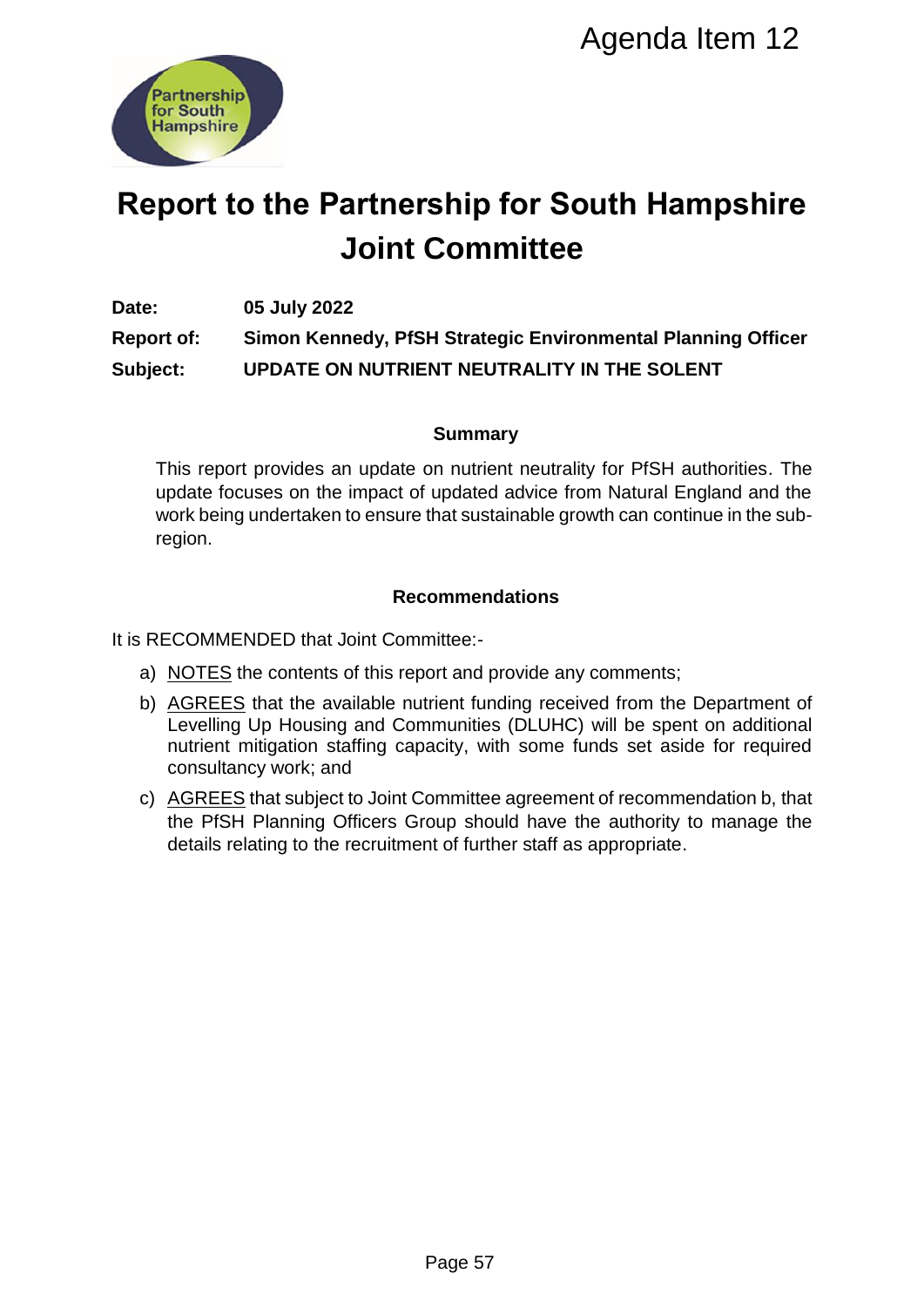### **1. New National Guidance for Nutrient Neutrality**

- 3.1 In March of this year, Natural England released updated guidance to local planning authorities with existing advice on nutrient neutrality. At the same time Natural England also released new advice to circa 42 other local planning authorities around the country advising, for the first time, that nutrient neutrality would be required for new development in their respective areas.
- 3.2 Table 1 shows the PfSH authorities impacted by revised guidance on existing advice. Table 2 shows the PfSH authorities impacted by new advice related specifically to phosphate neutrality in the River Itchen catchment.

Table 1 - PfSH Local Planning Authorities Impacted by updated advice from Natural England (All Authorities)

| <b>East Hampshire</b> | Havant            |
|-----------------------|-------------------|
| Portsmouth            | Gosport           |
| Fareham               | Eastleigh         |
| Winchester            | Southampton       |
| <b>Test Valley</b>    | <b>New Forest</b> |
| <b>New Forest DC</b>  |                   |

Table 2 - PfSH Local Planning Authorities Impacted by New Advice on Phosphate Neutrality for the River Itchen

| l Winchester       | Eastleigh             |
|--------------------|-----------------------|
| Test Valley (part) | East Hampshire (part) |

### **2. Impact on PfSH Authorities from Updated Guidance on Nitrogen Neutrality**

- 4.1 All PfSH authorities have been impacted by the release of updated guidance from Natural England. The guidance was accompanied by a 'nutrient calculator' - the means by which local authorities, developers and members of the public are able to work out how much nitrogen must be off-set, on any given development, by way of the purchase of nutrient credits or other method of mitigation. Unfortunately, the initial version of the nutrient calculator, issued with the updated guidance in March, was retracted due to errors in some of its calculations. This resulted in a short period where local planning authorities were unable to rely on either the old or the updated guidance. There was subsequently a short period when no new permissions could be granted across the PfSH subregion.
- 4.2 The calculator has now been updated, and for those authorities not listed in table 2, local authorities are able to resume issuing permissions. Due to the changes in guidance, the remaining credits in the strategic mitigation (land use change)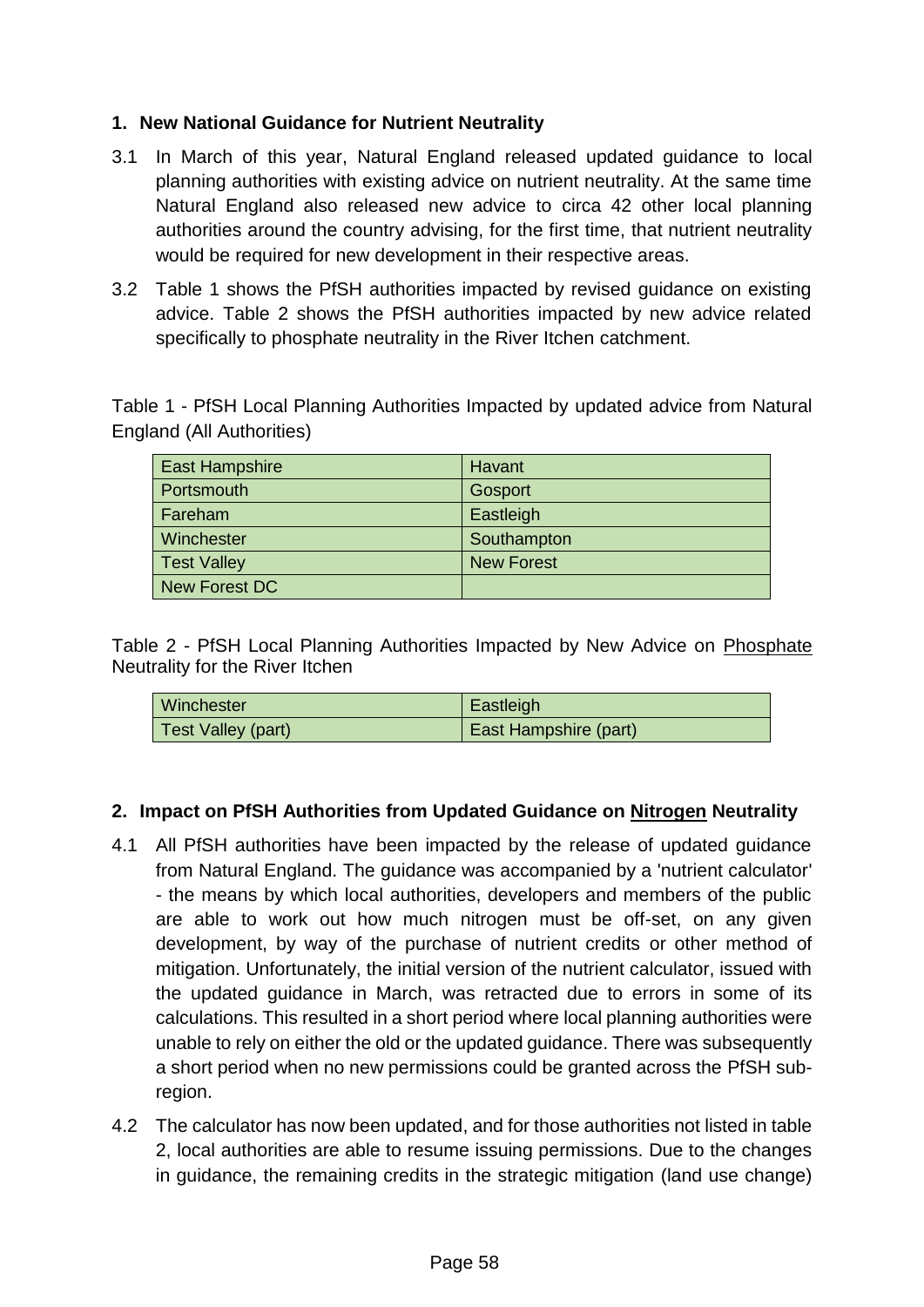sites need to be recalculated. In the case of strategic mitigation sites, subject to further checks on the new calculations, it is likely that an increased supply of available credits will be able to be offered. However, as a result of the new calculator, in most cases a higher provision of nutrient credits will be required of developers to offset any given development.

4.2 In the short term, for those authorities not listed in table 2, the revised guidance is unlikely to have a substantial impact on sustainable growth. In the medium and longer term, substantive work is required to assess the impact on supply and demand. This work is currently being undertaken by the PfSH Strategic Environmental Planning Officer and will be presented at the next scheduled PfSH Joint Committee Meeting.

### **3. Impact on PfSH Authorities from New Guidance on Phosphate Neutrality**

- 5.1 For those authorities in the Itchen catchment receiving new advice on phosphate neutrality (see table 2), Natural England have released a phosphate calculator to assist in assessing the required level of mitigation. However, due to the nature of phosphate mitigation options, and the lack of forewarning with regard to a requirement for phosphate neutrality, it is anticipated that it will take a minimum of 18 months to develop appropriate mitigation for sustainable development to continue in the Itchen catchment.
- 5.2 Although PfSH planning officers have a good understanding of how phosphate mitigation could be provided, the spatial relationship between development and the River Itchen Special Area of Conservation means that the area available for strategic mitigation is considerably constrained. As a result, there is the potential for a strategic solution to take considerably longer than 18 months to achieve. Finding a solution for phosphate neutrality in the Itchen catchment is currently a key focus of work for the Strategic Environmental Planning Officer. However, there will be a clear impact, particularly in Eastleigh and Winchester, on new housing delivery.

# **4. DLUHC Funding**

- 6.1 Timed to coincide with the release of the new guidance from Natural England, DLUHC have also made funds available to local planning authorities in order to "ensure dedicated resource is committed to respond to the stalling of housing as a result of nutrients pollution". Further background and details relating to the funding can be found at **Appendix 1**, however, the total funding available to the PfSH sub-region and its catchment areas amounts to £200k.
- 6.2 PfSH Planning Officers have made an assessment of the most appropriate use for the DLUHC funding to respond for the need for nutrient neutrality, both in terms of nitrogen and phosphorous. In brief the main options are set out below.

### **Option 1**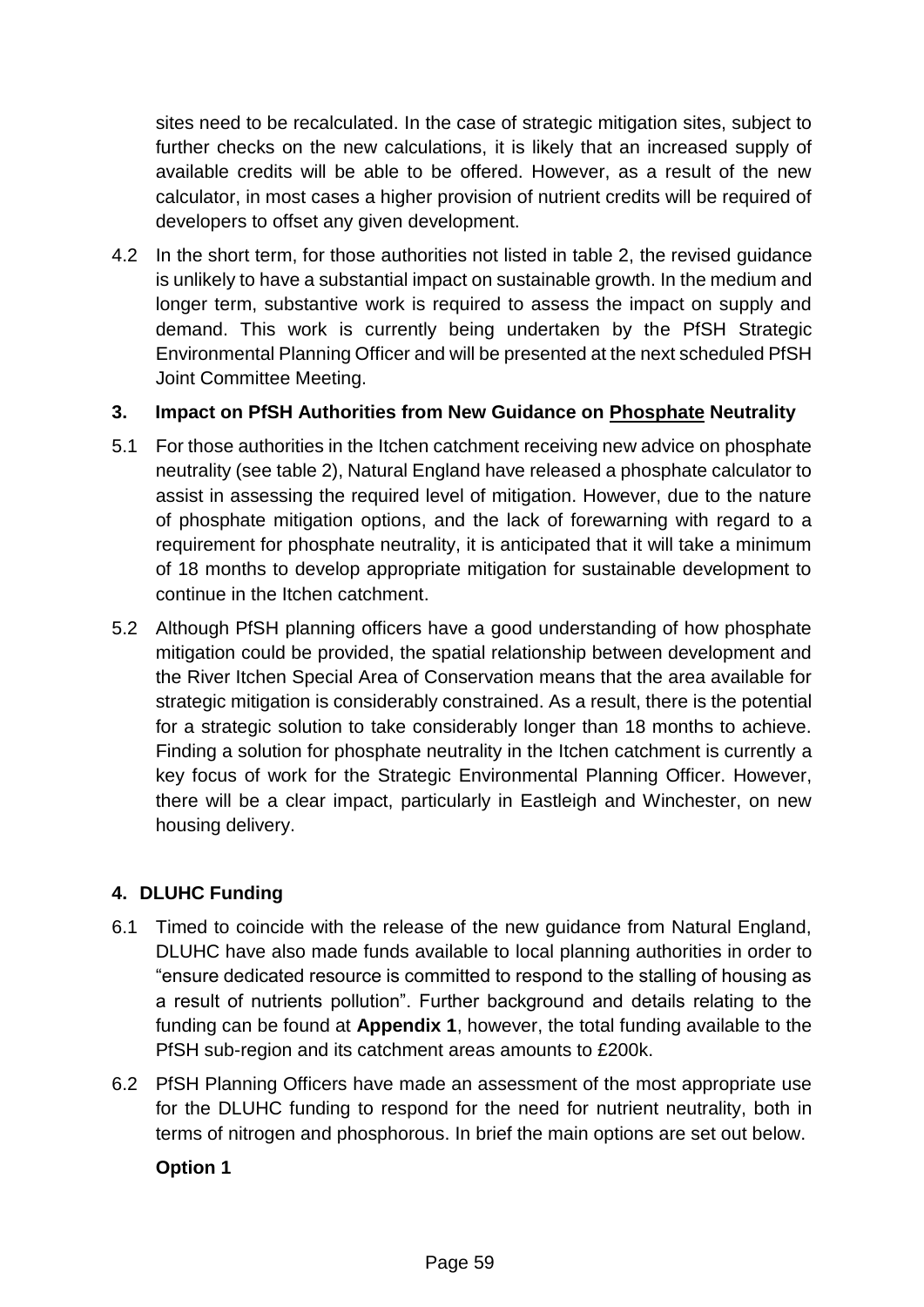Return funds to relevant authorities to assist in recovery of spend to date of tackling nutrient neutrality. Distribute the money received to constituent LPAs (Itchen catchment LPAs would then need to progress their own phosphate solutions).

# **Option 2**

Increase strategic environmental planning capacity (catchment based). Add staff capacity – separate officers for each nutrient catchment.

# **Option 3**

Increase strategic environmental planning capacity (skills based). Add staff capacity – a team working to the SEPO, suggested to include a senior officer dedicated to the phosphate issue and a junior/GIS technician.

### **Option 4**

Nutrient capital pot for outsourced work. Use the funding for targeted consultancy projects to support SEPO.

- 6.3 In order to effectively manage the current strategic solutions to nutrient neutrality, and to support delivery of timely and effective solutions to phosphate neutrality, PfSH planning officers are proposing to Joint Committee that the funding be spent on a combination of additional staffing at a strategic level and targeted consultancy work (a combination of options 3 and 4).
- 6.4 In-line with recommendation b of this report, it is proposed that, subject to Joint Committee approval, an officer group determine the details of the additional staffing, and consultancy budget, with PfSH Planning Officers Group having the authority to agree the detail and recruit additional staff accordingly. This approach was endorsed by PfSH Chief Executive's at a recent meeting in June.
- 6.5 All non-PfSH authorities contributing to the cost of the PfSH nutrient mitigation work, as well as Natural England and the Environment Agency, have been provided with an options paper (as outlined in paragraph 6.2) and recommendations on how these funds might be apportioned. The non-PfSH authorities were invited to sit on the proposed officer working group and have shown general support for the proposals with no objections raised.

### **5. Summary and next steps**

5.1. Although the updated guidance on nitrogen mitigation has caused a number of issues, both for local planning authorities and mitigation providers, there are still schemes coming forward to provide nitrogen mitigation. It is anticipated that for the majority of authorities there will continue to be a supply of strategic nitrogen mitigation to support sustainable development.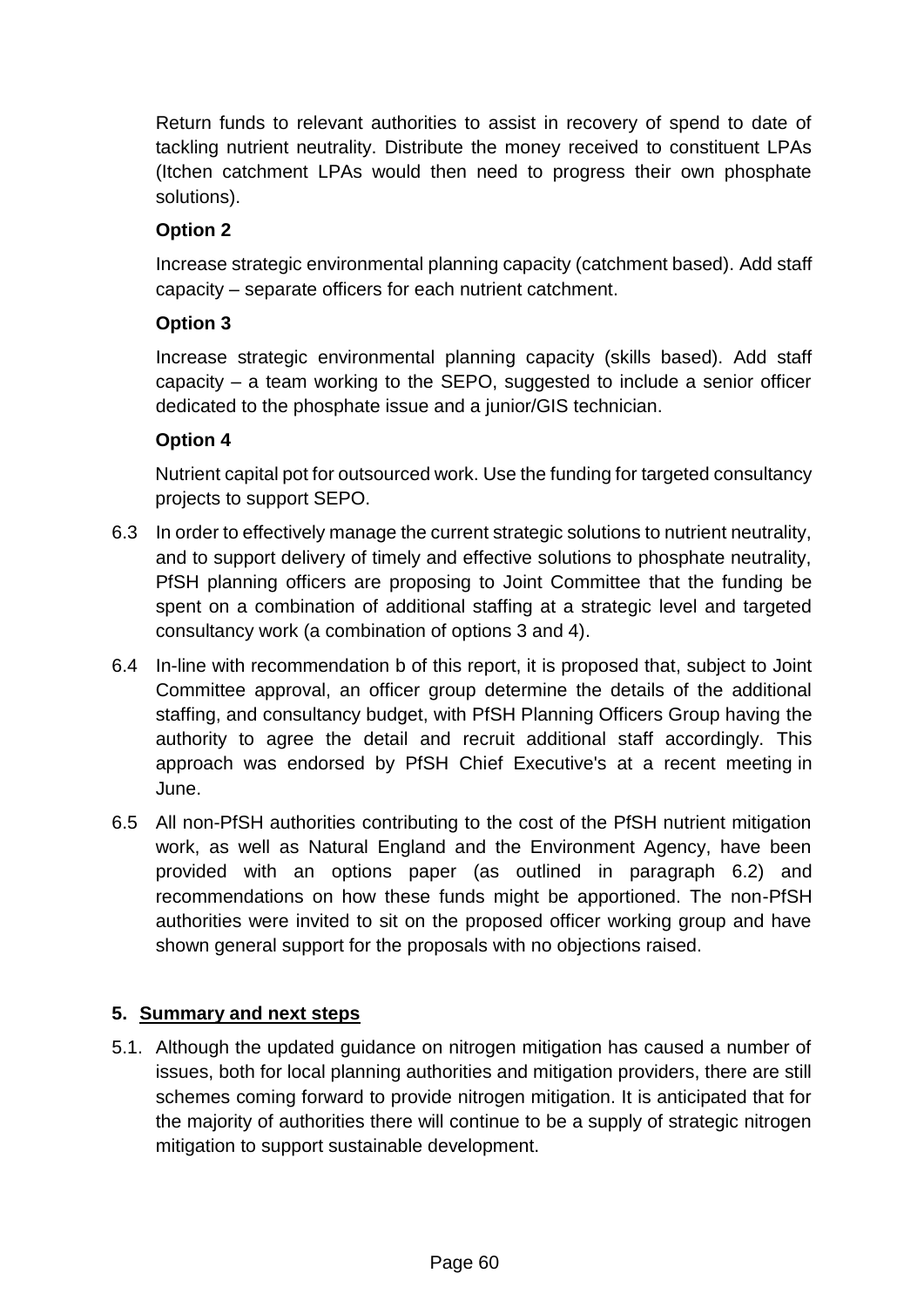- 5.2. Due to the significant impact of the new advice relating to phosphate neutrality the majority of current work being undertaken by the PfSH SEPO is to investigate and deliver solutions for phosphate neutrality. Using the DLUHC money to, at least in part, recruit a dedicated officer to consider the phosphate mitigation issue will be of great benefit to those impacted authorities.
- 5.3. In addition to work on phosphate solutions, a review of supply and demand for both nitrogen and phosphorus mitigation across the sub-region will be prepared in the context of the new guidance.

### **Recommendations**

It is RECOMMENDED that Joint Committee:-

- a) NOTES the contents of this report and provide any comments;
- b) AGREES that the available nutrient funding received from the Department of Levelling Up Housing and Communities (DLUHC) will be spent on additional nutrient mitigation staffing capacity, with some funds set aside for required consultancy work; and
- c) AGREES that subject to Joint Committee agreement of recommendation b, that the PfSH Planning Officers Group should have the authority to manage the details relating to the recruitment of further staff as appropriate.

**Appendices** – Appendix 1 - DLUHC funding to support the LPA response to requirements for nutrient neutrality

### **Enquiries:**

For further information on this report please contact:-

Simon Kennedy, PfSH Strategic Environmental Planning Officer T: 01329 824522 E: [skennedy@fareham.gov.uk](mailto:skennedy@fareham.gov.uk)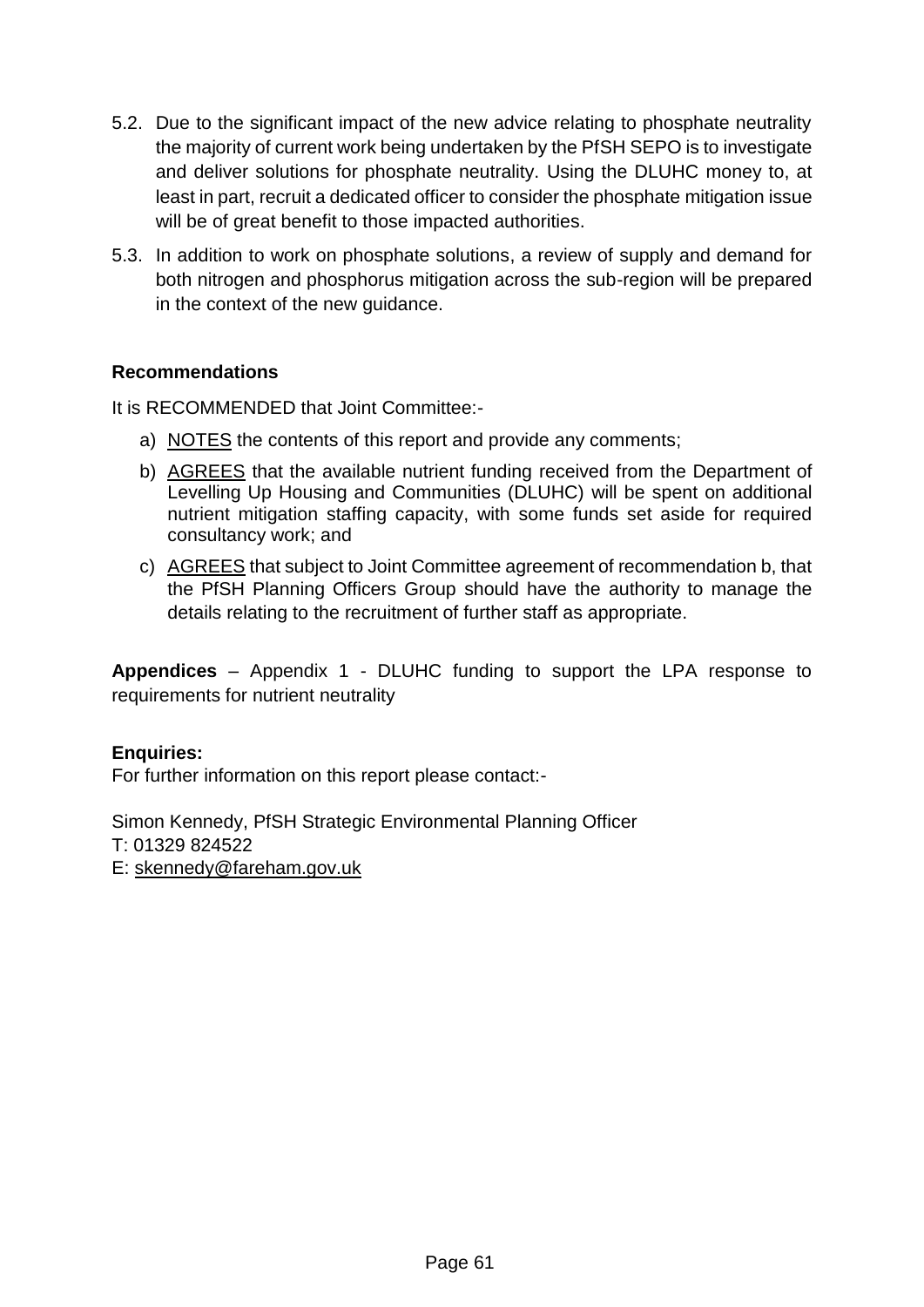# **DLUHC funding to support the LPA response to requirements for nutrient neutrality**

On 15 March 2022 the Planning Advisory Service (PAS) approached the PfSH Strategic Environmental Planning Officer (SEPO) to advise that DLUHC had funding available to local planning authorities (LPAs). The funding is for those authorities that have existing advice from Natural England regarding a need for nutrient neutrality. The funding amounted to £100,000 to be shared amongst LPAs in the wider Solent catchment. To receive the funding, LPAs in the wider Solent catchment were required to agree a lead authority to receive the funds, the lead authority was also required to sign a memorandum of understanding regarding how the funds would be spent and the reporting requirements attached to the funds. This had to be agreed by LPAs within 7 days to be able to obtain the funding.

During the application process for the funds the SEPO pointed out to PAS that the area defined by DLUHC for the Solent catchment was considerably larger and more complex than other catchments nationally that had also received an offer for £100,000. It was also made clear to DLUHC that we are also in receipt of new advice for phosphates specifically related to the Itchen river catchment. Although DLUHC had indicated that funds would be made available for LPAs impacted by new advice on nutrients next year, there was a clear desire to receive funds earlier to help respond to this new advice.

Ultimately, and due to the hard work and co-operative working between all impacted LPAs, Fareham Borough Council was agreed as the lead authority and has now received two separate payments from DLUHC of £100,000 each at a total of £200,000. The first £100,000 is for the wider Solent catchment authorities as identified in table 1. The second £100,000 is specifically for those authorities impacted by phosphate neutrality in the Itchen as identified in table 2.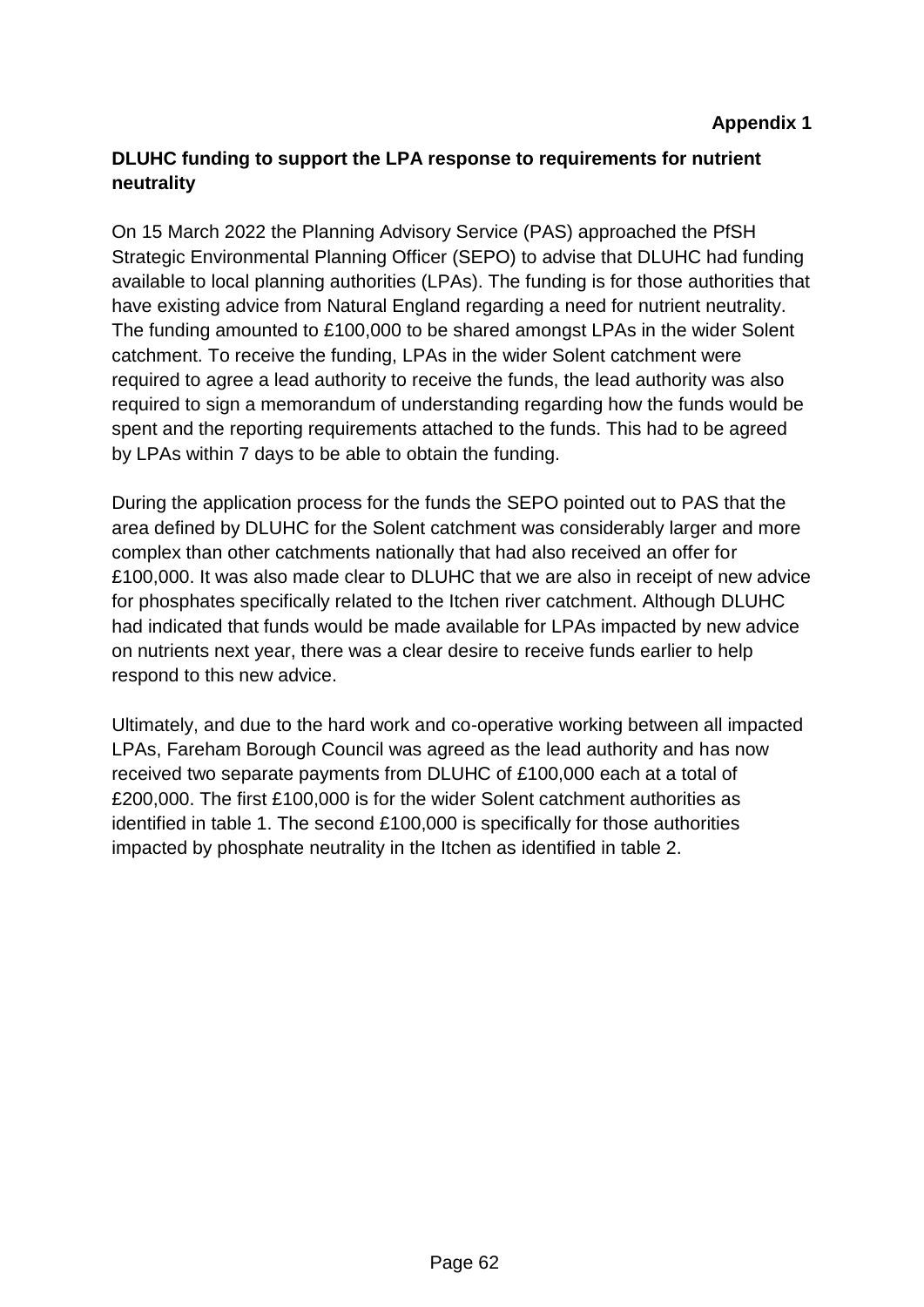| <b>PfSH Authorities</b> | <b>Non PfSH authorities</b><br>funding the SEPO<br>work | <b>Non PfSH authorities</b><br>funding their own work |
|-------------------------|---------------------------------------------------------|-------------------------------------------------------|
|                         | <b>South Downs National</b>                             |                                                       |
| <b>East Hampshire</b>   | <b>Park</b>                                             | <b>Wiltshire County Council</b>                       |
|                         | <b>Chichester District</b>                              |                                                       |
| Havant                  | <b>Council</b>                                          | <b>Isle of White Council</b>                          |
| Portsmouth              | <b>Basingstoke and Deane</b>                            |                                                       |
| Gosport                 |                                                         |                                                       |
| Fareham                 |                                                         |                                                       |
| Eastleigh               |                                                         |                                                       |
| Winchester              |                                                         |                                                       |
| Southampton             |                                                         |                                                       |
| <b>Test Valley</b>      |                                                         |                                                       |
| <b>New Forest DC</b>    |                                                         |                                                       |
| <b>New Forest NP</b>    |                                                         |                                                       |

Wider Solent Catchment - Authorities identified as beneficiaries of funding (£100k)

Itchen river catchment - Authorities identified as beneficiaries of funding (£100k)

| <b>PfSH Authorities</b> | Non PfSH authorities funding the        |  |
|-------------------------|-----------------------------------------|--|
|                         | SEPO work                               |  |
| <b>Winchester</b>       | <b>South Downs National Park (part)</b> |  |
| Eastleigh               | <b>Basingstoke and Deane (part)</b>     |  |
| <b>Test Valley</b>      |                                         |  |

### **Funding details, timescales and requirements**

On 16 March LPAs received a letter from the Chief Planning Officer in DLUHC. The letter stated that:

"Every catchment is different, and local authorities will be best placed to make decisions on how to support strategic management and mitigation plans in their areas. For this reason, national policy interventions must be supplemented by local action to work in collaboration with Natural England and the Environment Agency. This action would enable the nuances of nutrient pollution in specific catchments to be understood, the required strategies for restoring habitats sites to be formulated, and for mitigation solutions to be identified."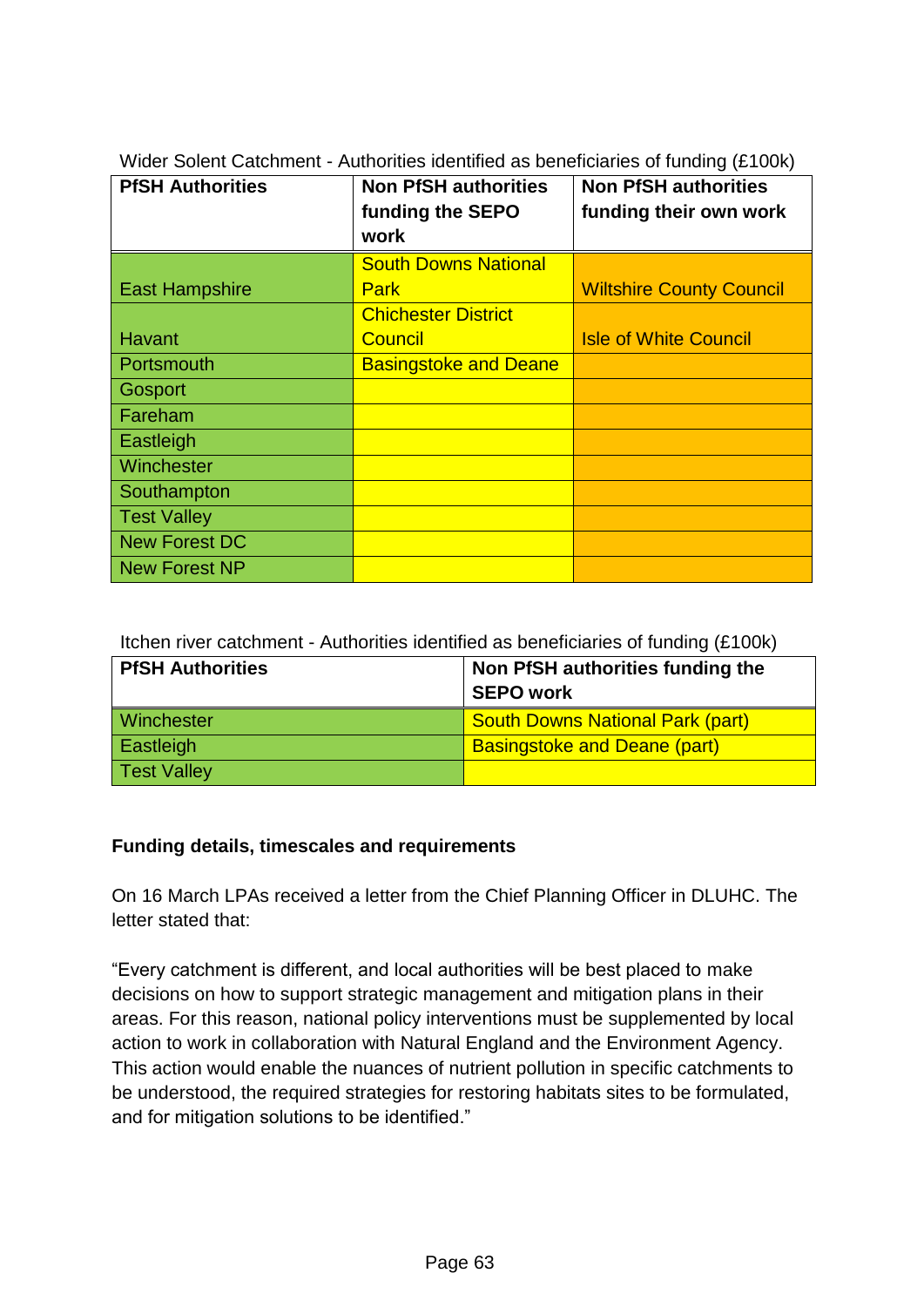Additionally the letter stated:

"…..the department will provide a nutrient support fund, with £100,000 available for each Habitats Site catchment. This will enable affected areas to hire catchment nutrients officers to respond to the challenges of nutrient pollution in a partnership approach."

When applying to DLUHC for the funding the lead authority was required to sign a memorandum of understanding (MOU) with regard to the timescales and requirements associated with receiving the funds. The memorandum of understanding is provided in full on the following pages. However, a summary of the key points are as follows:

- The MOU is not a legally enforceable agreement
- The MOU related to funding from the Nutrients Fund for the period until 31 March 2023. All funding to be committed as spend on activities by 5 April 2022.
- The funding is intended to ensure dedicated resource is committed to respond to the stalling of housing as a result of nutrients pollution. This can be through the hiring of an additional dedicated member of staff or through identifying dedicated resource from within existing teams.
- The funding should be used to Identify where there are potential nutrient mitigation solutions within the catchment, and produce an action plan that sets out how these solutions will be implemented.
- Quarterly progress reports are required on or before the following dates; June 31st 2022, September 30th 2022, December 31st 2022 and March 31st 2023

Although the SEPO has chased DLUHC regarding a MOU for the Itchen funding, this has yet to be provided. However, it is assumed the requirements will be similar to the MOU for the wider Solent.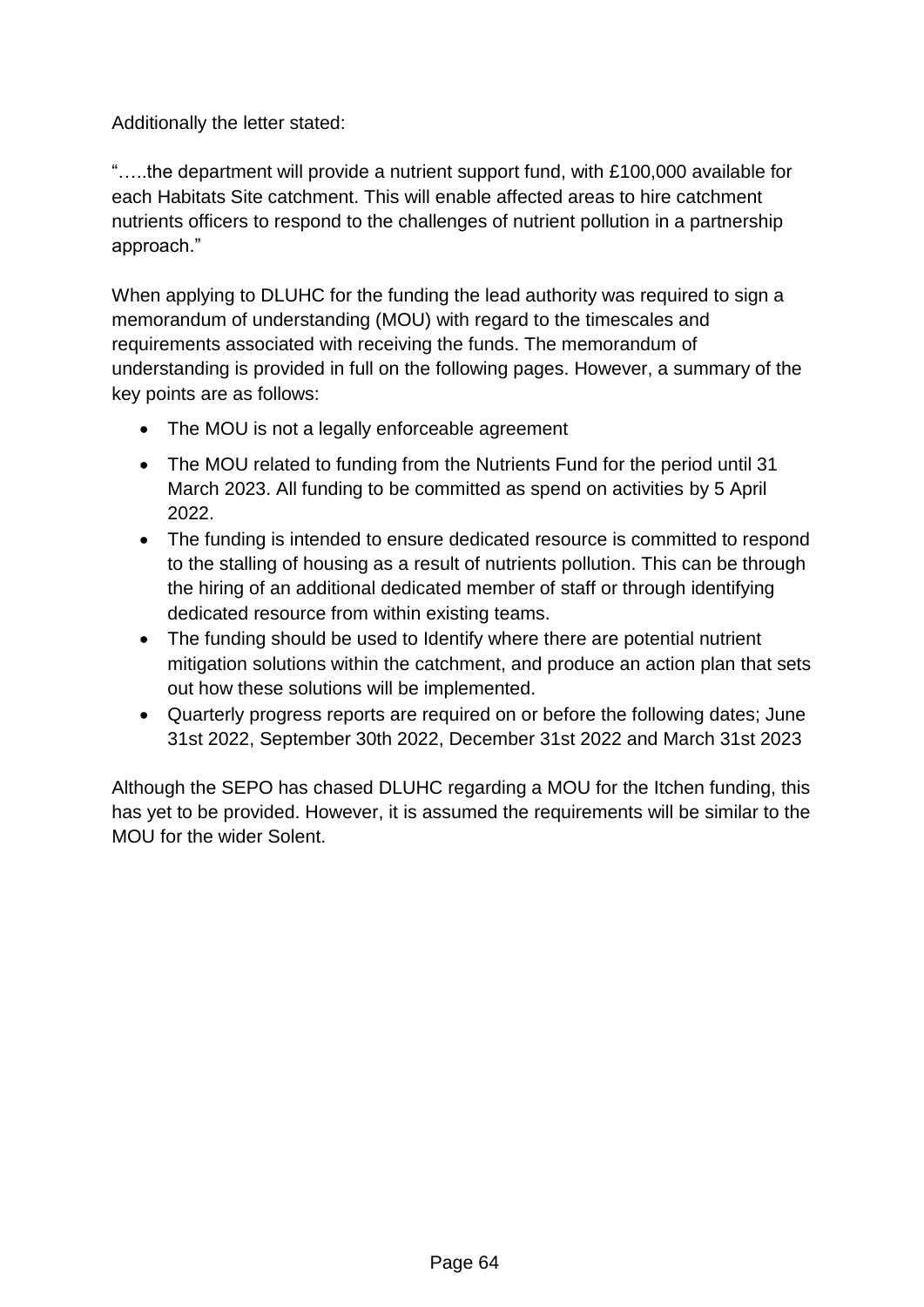Nutrient Pollution Mitigation Funding Memorandum of Understanding

#### **Purpose**

- 1. This Memorandum of Understanding (MOU) is entered into between The Department for Levelling Up, Housing and Communities (DLUHC) and Fareham Borough Council (the Council) as a Local Planning Authority affected by Natural England's (NE) nutrient neutrality advice in the Solent catchment. The MOU provides a framework for Fareham Borough Council and DLUHC to collaborate on the Nutrients Fund and sets out the expectations of all parties.
- 2. While this is not a legally enforceable agreement, this MOU sets out:
	- Funding arrangements for DLUHC to fund the listed council to deliver the agreed activity and outcomes and
	- The agreed principles for monitoring and evaluating the delivery and outcomes of the project, including the respective responsibilities of the councils and DLUHC.

#### **Duration**

3. The MOU related to funding from the Nutrients Fund for the period until 31 March 2023. All funding to be committed as spend on activities by 5 April 2022.

#### **DLUHC will be expected to:**

- 4. Provide £100,000 funding to the listed council via a Section 31 grant, in the expectation that the funding will be used to identify solutions for housing development under nutrient neutrality advice. Payment will be made as one payment in April 2022.
- 5. Maintain a relationship as grant funder and will;
	- Monitor progress on the delivery of the agreed outputs and outcomes,
	- Provide steer to grant-holding LPAs on potential nutrient neutrality solutions, through workshops provided by the Planning Advisory Service,
	- Work with grant-holding LPAs to facilitate sharing of good practice and collaborative problem solving, through the Planning Advisory Service Nutrients Advisors.

#### **Fareham Borough Council will be expected to:**

- 6. Ensure dedicated resource is committed to respond to the stalling of housing as a result of nutrients pollution. This can be through the hiring of an additional dedicated member of staff or through identifying dedicated resource from within existing teams.
- 7. Identify where there are potential nutrient mitigation solutions within the catchment, and produce an action plan that sets out how these solutions will be implemented.
- 8. Work collaboratively with DLUHC to evaluate the programme, in the form of quarterly reports.